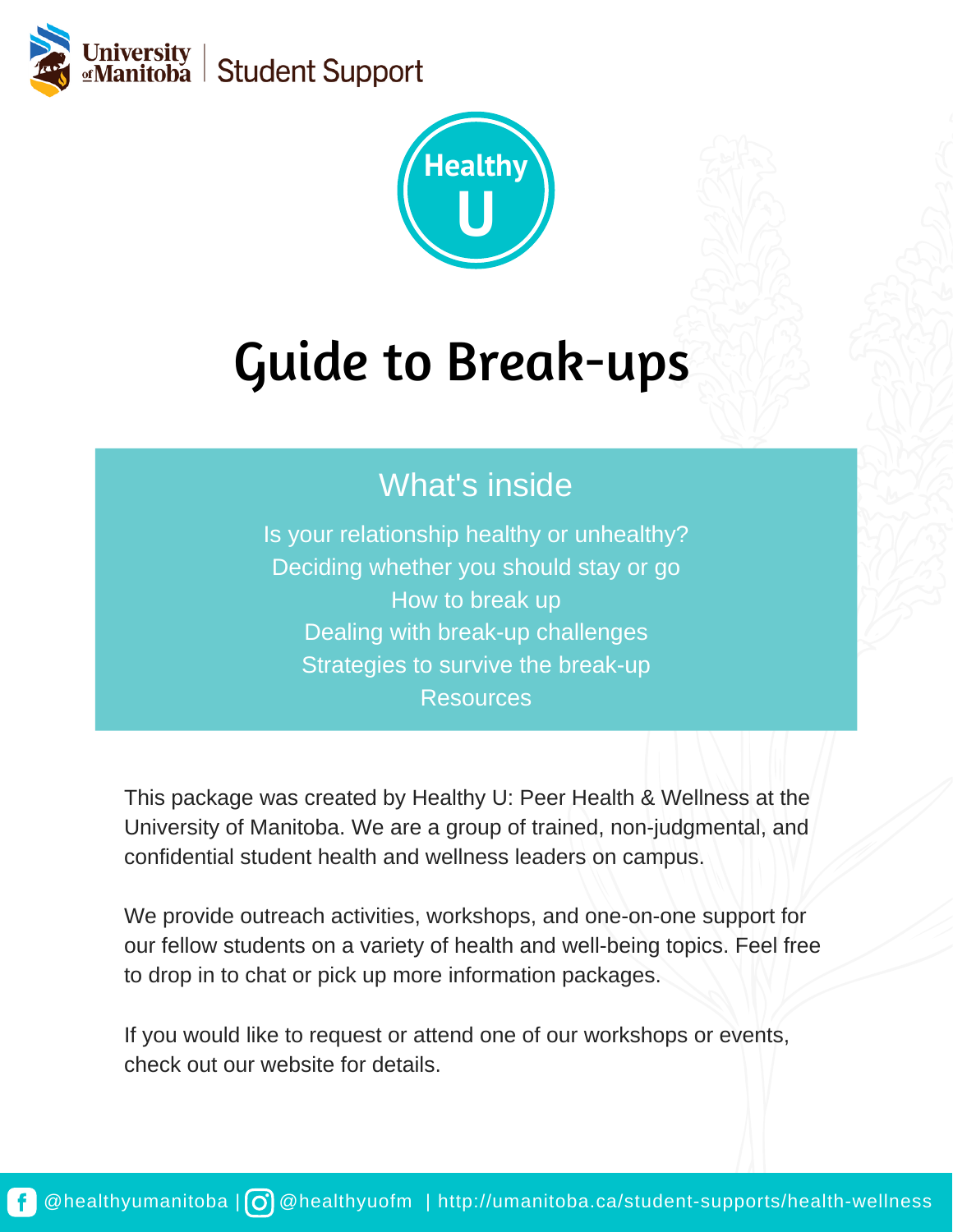# Is your relationship Healthy or Unhealthy?

### Signs that your relationship is healthy:

- You and your partner both feel safe, physically and emotionally.
- You feel respected, and you respect your partner.
- When dealing with problems, the two of you can talk it out and try to come up with a solution.
- You respect each other's space.
- You trust each other.
- Both of you work towards creating a healthier relationship, because no relationship is ever perfect.

### Signs that your relationship is unhealthy:

- You or your partner feel unsafe, physically or emotionally.
- You or your partner feel disrespected or not taken seriously.
- When dealing with problems, the two of you aren't able to discuss them well.
- Your partner doesn't respect your space, even when you ask.
- You find yourself unable to give your partner space when they ask.
- You don't trust each other.
- Your partner insults or humiliates you, or you do these things to them.

If you notice an issue in your relationship, try to talk about it with the other person if this is an option for you. Remember that your safety is the most important thing, and that you can leave a relationship at any time.

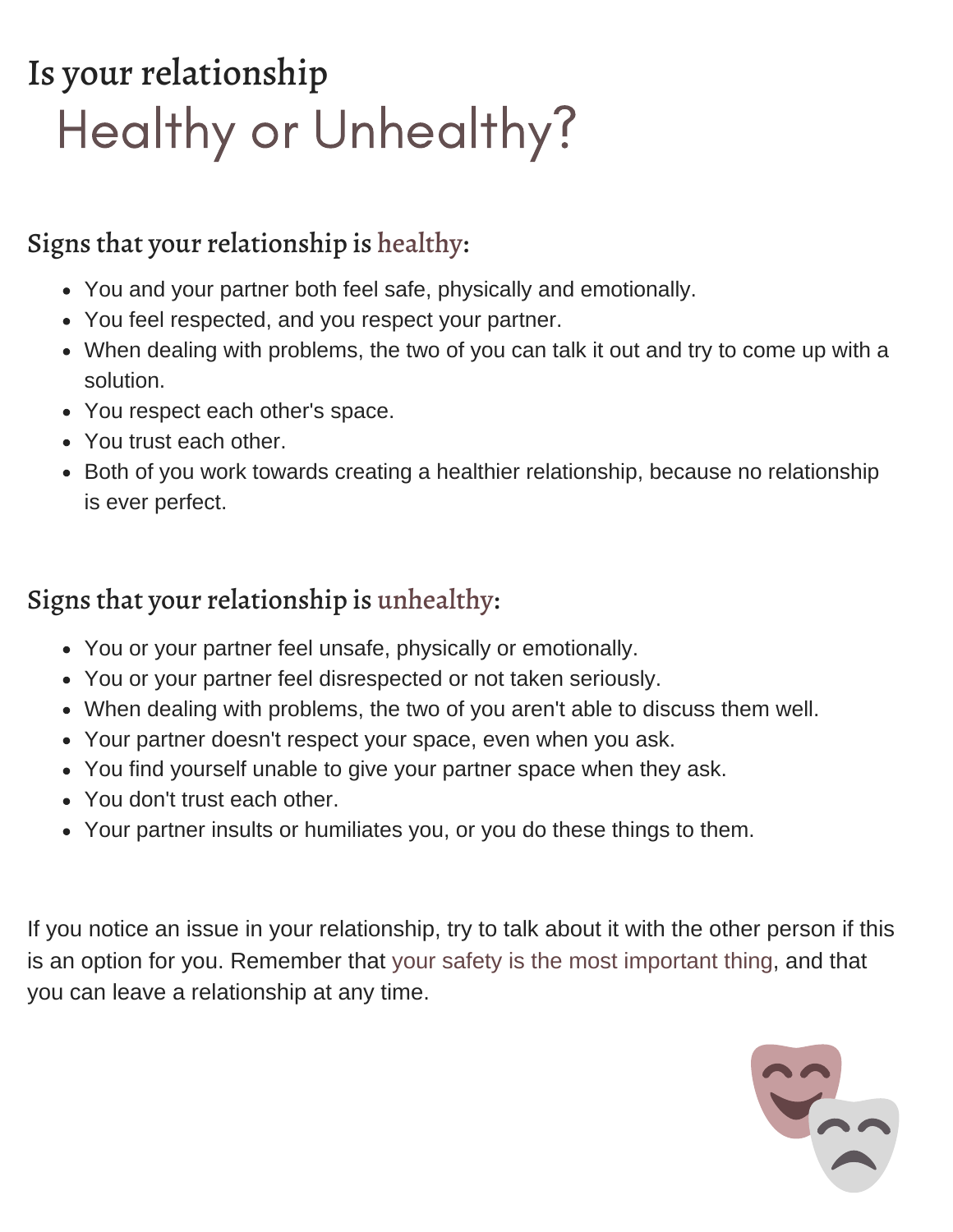# Should you stay or should you go?

This is a difficult question that cause a lot of stress among students. Consider how many of these positive and negative characteristics describe your relationship.

### Should you stay...

- You and your partner want to be in your relationship
- The relationship makes everyone happy most of the time
- You look forward to seeing your partner
- Communication is easy and open
- You feel equally invested in the relationship
- The relationship is and has always been physically, sexually and emotionally healthy for everyone
- You work through conflicts
- You and your partner have more positive than negative things to say about each other
- You share joy and laughter in the relationship
- The relationship makes you feel good about yourself

# Or should you go...

- You or your partner don't want to be in the relationship anymore
- The relationship makes everyone unhappy the majority of the time
- You aren't getting what you want or need from the relationship
- You don't look forward to seeing each other
- One of you gives more than the other person
- Communication isn't working or feels impossible
- The relationship is or has been physically, sexually or emotionally unhealthy
- There is little laughter or joy in the relationship
- You don't resolve conflict well
- You are in a place where growth doesn't happen
- You are in your relationship because of guilt

∩

This list can be a good starting point to reflect on your relationship. Think of reasons that are relevant for you. Trust yourself and your instincts.

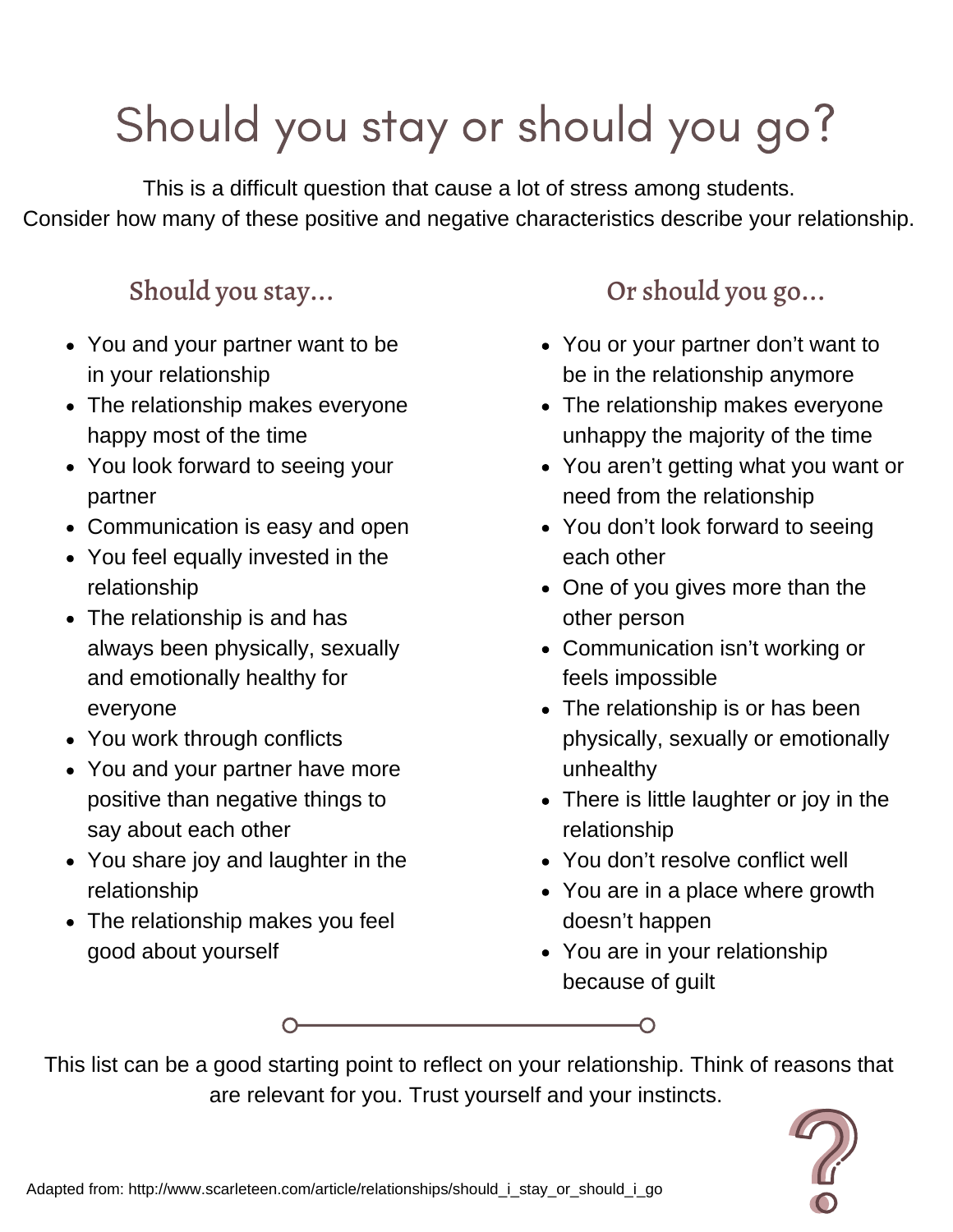# How to break-up with someone

There are a lot of reasons why people break up. Folks change, schedules get busy and, priorities shift and life happens. Sometimes we just don't want to be in a relationship. Breaking up can be difficult, no matter the reason. Here are some tips for a healthy break up.

#### **Prepare**

Plan out what you want to say before you talk to your partner. Write it down if you feel like you'll forget something. Practice with yourself, talk to a friend or therapist.

#### **Pick the right spot**

Choose a place that is comfortable for your talk. If safety is a concern, meet in public.

#### **Say it in person**

If you feel safe, talk to your partner in person. Avoid using text, a phone call or email to break up with them. Don't get a friend to deliver the news. If you do not feel safe with talking in person, choose an option that fits for you.

#### **Be respectful**

Chances are, this will be a difficult conversation. Try to be as respectful with your partner. Be honest if your partner wants a reason. Do not try to hurt or insult your partner.

#### **Make a clean break**

If possible, give each other space. It can be tempting to want to jump to friendship, however both of you need time to process the end of the relationship. You can have the "let's just be friends" conversation later, but for the time being take care of yourself and your other relationships with friends and family. Avoid contacting each other and seeing each other.

#### **Stick with the decision**

Going through a break-up is tough. There might be feelings of regret, longing and loneliness. However, you made this decision for a reason. Write down the reasons for the break-up so you can remind yourself on difficult days.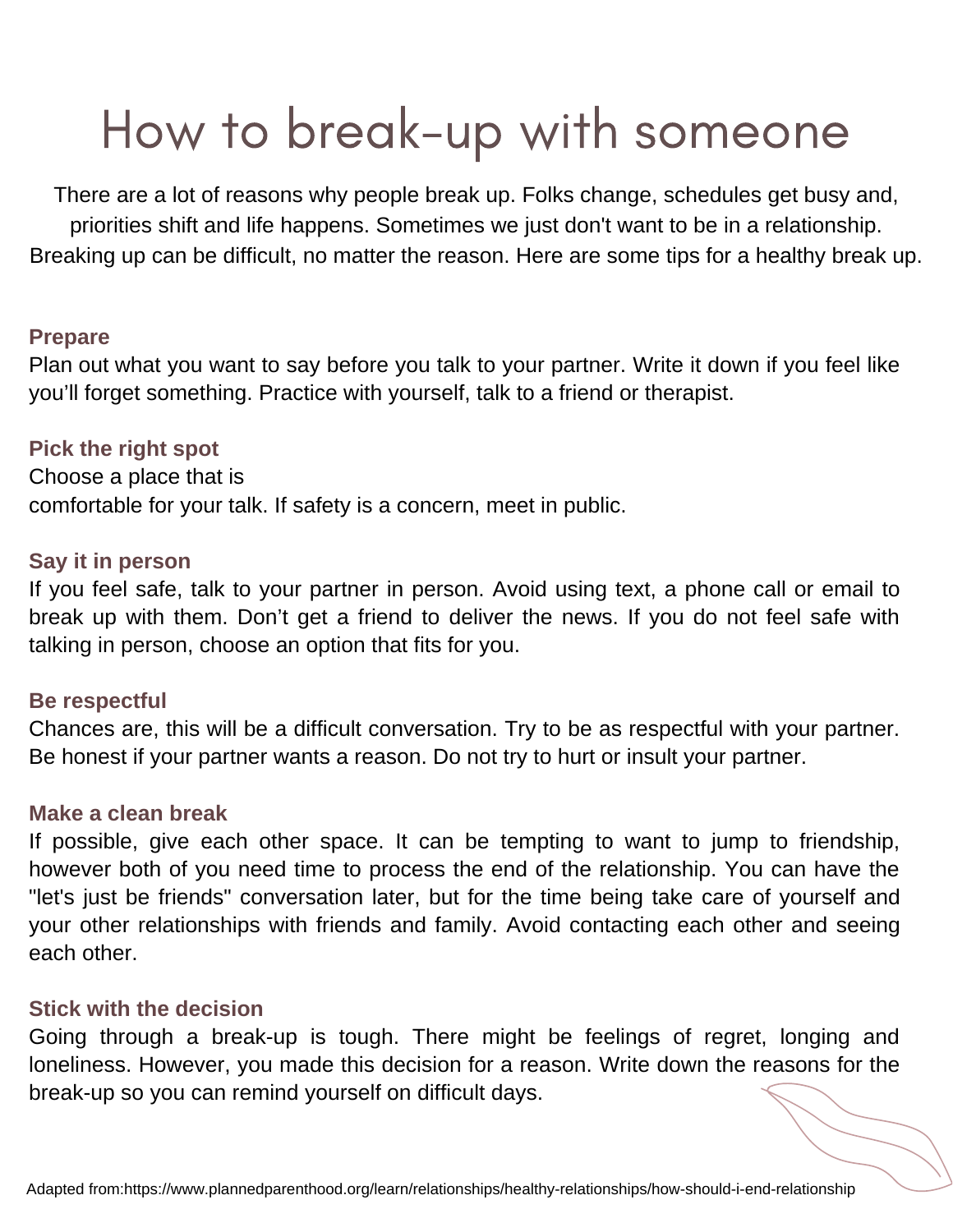# Dealing with break-up challenges

#### **Loneliness**

If you spent a large portion of your time with your ex, then you might be feeling lonely after the break-up. Reconnect with friends or family members. Join a club on campus. Talk about how you are feeling. Take time for yourself and old hobbies.

#### **Losing faith for people and romantic relationships**

It can be easy to feel cynical about love after your relationship ends. Avoid overgeneralizing ("all men are terrible", "love is dead") about folks or romance because of your experience. It will take time to heal and feel comfortable with the idea of relationships again.

#### **Realizing your relationship wasn't healthy**

When a relationship ends, you might realize that it wasn't as healthy as you thought it was. This information can come as a shock or make a lot of sense. Whatever you are feeling is valid. Reach out for help and support when you need it. Talk to someone you trust about your feelings and experience. If you don't feel comfortable disclosing this information, consider reaching out to a therapist.

loveisrespect.org klinic.mb.ca

#### **Exiting a 2SLGBTQIA+ relationship while being closeted**

If your 2SLGBTQIA+ relationship ended, but your friends or family don't know about your identity, it can be difficult to get the support you need. Don't feel the pressure to 'out' yourself if you aren't comfortable. Tell folks as much as you are okay with. Consider reaching out to a therapist or 2SLGBTQIA+ friendly group to talk about your experience.

https://serc.mb.ca/ https://rainbowresourcecentre.org/

#### **Seeing your ex**

Sometimes it is unavoidable to see your ex. If you don't feel safe, leave the area if possible. Recognize that you don't have to make small talk or interact with them. Take care of yourself however you might need.

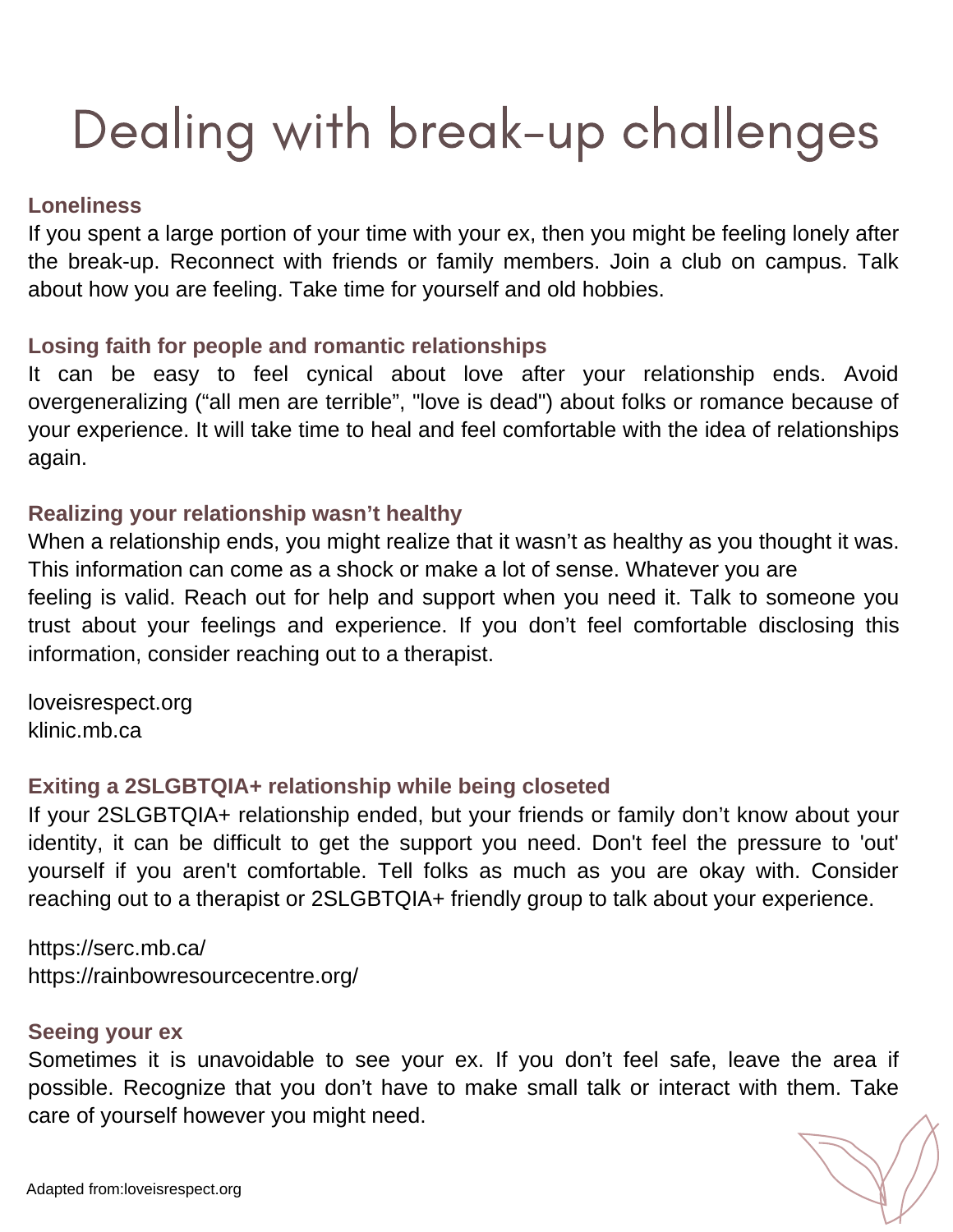# Surviving a break-up: Top strategies

It can feel very demoralizing to go through a break-up. Any sort of loss can cause stress, discomfort and upsetting emotions. Here are some ways to make the process more manageable.

- Allow yourself to feel whatever you need to.
- Be gentle and understanding with yourself and the healing processes you are going through.
- Talk to others about how you are feeling. This will help with feelings of isolation and loneliness.
- If it is difficult to be kind to yourself, think about how you treat a friend in the same situation.

## Feelings Write it down

- Write out the experiences you are going through. This can help when you feel the urge to reach out to your ex or don't have a friend available to talk to.
- Make a list of your ex's annoying qualities. Read this when you feel upset about the relationship ending.
- Create a list of the benefits of being single. No need to share snacks. More time for friends, yourself or your commitments.

### Self-Care

- You deserve to be treated well. Show yourself kindness and be gentle. It can feel easy to neglect our well-being when we are upset. Check in with yourself and figure out what you need. Are you hungry? Did you sleep enough?
- Notice if you are using unhelpful coping mechanisms. Talk to a friend or professional if you are worried.
- Create a routine for yourself to follow. Try to have consistent bedtimes, meals, school or work schedules.
- Treat yourself! Indulge. Have your favourite food, take a bath. Take a night off from studying. You deserve it!
- Be realistic with yourself. It's okay that you might not be functioning at your normal capacity.
- Reflect on what you learned from the relationships. Determine what boundaries you have and expectations that need to be met in your next relationship.